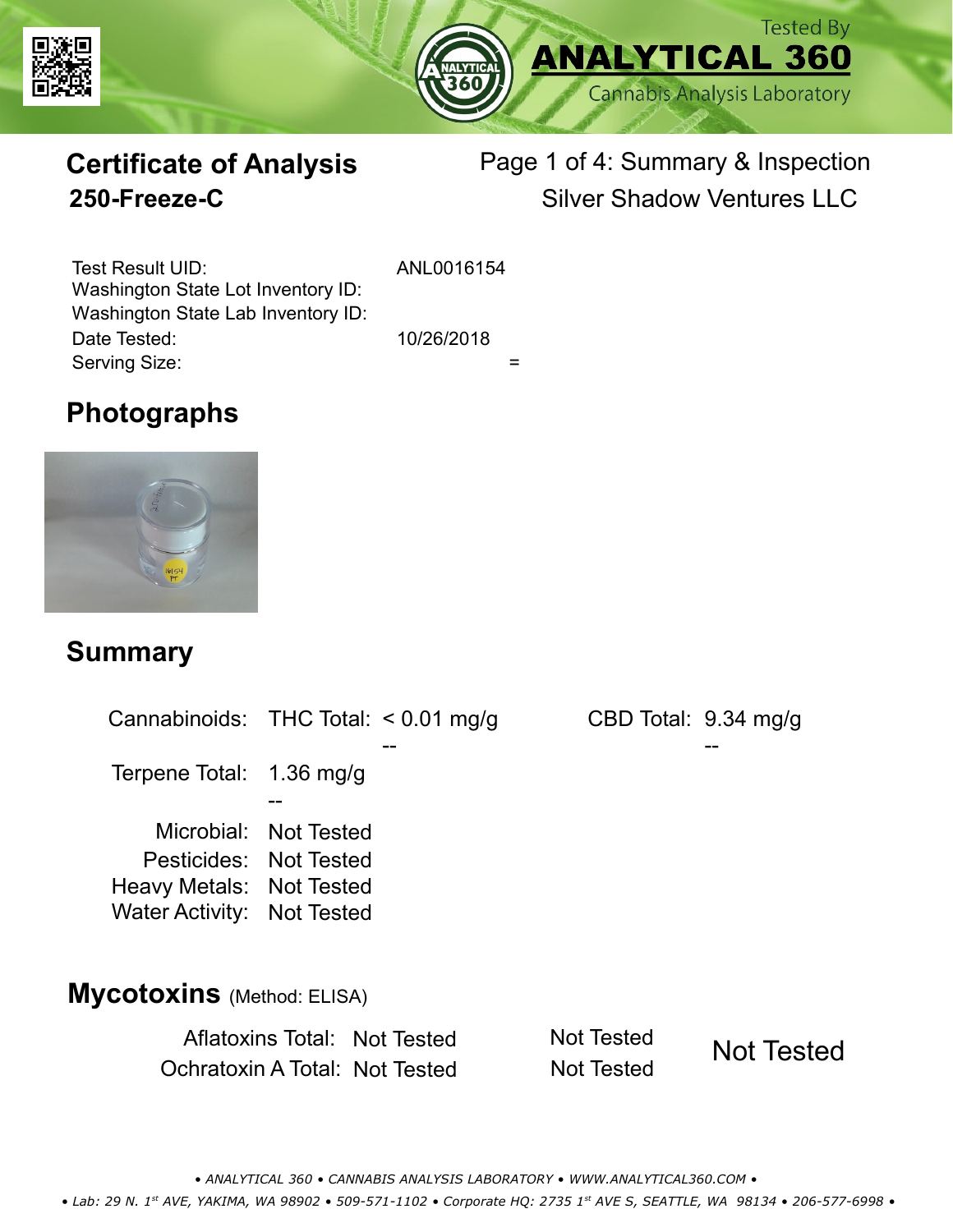



# **Certificate of Analysis** Page 2 of 4: Summary & Inspection **250-Freeze-C** Silver Shadow Ventures LLC

| Test Result UID:                   | ANL0016154 |
|------------------------------------|------------|
| Washington State Lot Inventory ID: |            |
| Washington State Lab Inventory ID: |            |
| Date Tested:                       | 10/26/2018 |
| Serving Size:                      |            |

### **Potency Profile (Method: HPLC-DAD)**

|                                                                                                   | CBG-A                                                  | $< 0.01$ mg/g |     |
|---------------------------------------------------------------------------------------------------|--------------------------------------------------------|---------------|-----|
|                                                                                                   | <b>CBG</b>                                             | $< 0.01$ mg/g |     |
|                                                                                                   | <b>CBG TOTAL</b><br>$(CBG-A * 0.878 + CBG)^1$          | $< 0.01$ mg/g | $-$ |
|                                                                                                   | $\Delta$ 9-THC-A                                       | $< 0.01$ mg/g | --  |
|                                                                                                   | $\Delta$ 9-THC                                         | $< 0.01$ mg/g | --  |
|                                                                                                   | $\Delta$ 9-THCV                                        | $< 0.01$ mg/g | --  |
|                                                                                                   | $\Delta$ 8-THC                                         | $< 0.01$ mg/g | --  |
|                                                                                                   | <b>CBN</b>                                             | $< 0.01$ mg/g | --  |
|                                                                                                   | <b>THC-TOTAL</b><br>(THC-A * 0.877 + THC) <sup>1</sup> | $< 0.01$ mg/g | --  |
|                                                                                                   | CBD-A                                                  | $< 0.01$ mg/g | --  |
|                                                                                                   | <b>CBD</b>                                             | 9.34 mg/g     | --  |
|                                                                                                   | CBDV-A                                                 | $< 0.01$ mg/g | --  |
|                                                                                                   | <b>CBDV</b>                                            | $< 0.01$ mg/g | --  |
|                                                                                                   | <b>CBD-TOTAL</b><br>$(CBD-A * 0.877 + CBD)^1$          | 9.34 mg/g     | --  |
|                                                                                                   | CBC                                                    | $< 0.01$ mg/g | --  |
| <b>ACTIVATED-TOTAL</b><br>$(\Delta 9THC + 9-THCV + \Delta 8THC + CBN + CBD + CBDV + CBC + CBC)^2$ |                                                        | 9.34 mg/g     |     |
| <b>TOTAL DETECTED CANNABINOIDS</b><br>(CBDV TOTAL + THC TOTAL + CBD TOTAL + CBG TOTAL + D8THC +   |                                                        | 9.34 mg/g     |     |

(CBDV TOTAL + THC TOTAL CBN + CBC + THCV)

1 - Cannabinoid totals are adjusted to account for the decarboxylation of the cannabinoid acids. The reported total is the amount of the activated cannabinoid that would be if all of the<br>carboxylic acid has been removed th

2 - Cannabinoids that have been activated through decarboxylation (curing/storage of flowers, or heating/cooking of edibles, tinctures, & concentrates)

*• ANALYTICAL 360 • CANNABIS ANALYSIS LABORATORY • WWW.ANALYTICAL360.COM • • Lab: 29 N. 1st AVE, YAKIMA, WA 98902 • 509-571-1102 • Corporate HQ: 2735 1st AVE S, SEATTLE, WA 98134 • 206-577-6998 •*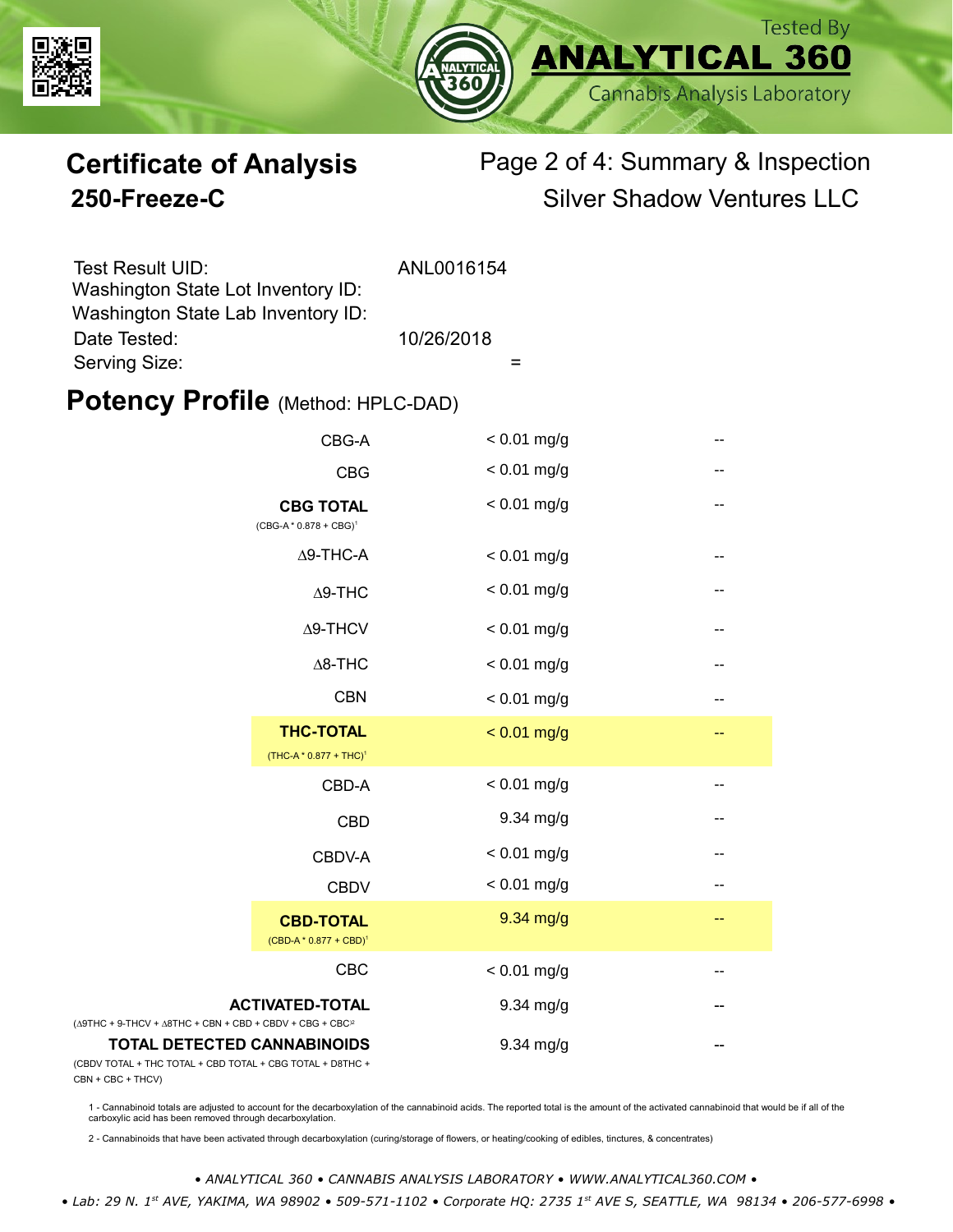



# **Certificate of Analysis** Page 3 of 4: Summary & Inspection **250-Freeze-C** Silver Shadow Ventures LLC

| Test Result UID:<br>Washington State Lot Inventory ID: | ANL0016154 |  |
|--------------------------------------------------------|------------|--|
| Washington State Lab Inventory ID:                     |            |  |
| Date Tested:                                           | 10/26/2018 |  |
| Serving Size:                                          |            |  |

### **Terpene Profile** (Method: HS-GC-FID)

| Alpha Pinene         | $0.24$ mg/g   | --                                    |
|----------------------|---------------|---------------------------------------|
| <b>Beta Pinene</b>   | $0.03$ mg/g   | --                                    |
| Myrcene              | $0.06$ mg/g   | $\hspace{0.05cm}$ – $\hspace{0.05cm}$ |
| Ocimene              | $0.05$ mg/g   | $\hspace{0.05cm}$ – $\hspace{0.05cm}$ |
| Limonene             | $0.92$ mg/g   | $-$                                   |
| Terpinolene          | $< 0.01$ mg/g | --                                    |
| Linalool             | $< 0.01$ mg/g | --                                    |
| Caryophyllene        | $0.06$ mg/g   | --                                    |
| Humulene             | $< 0.01$ mg/g | --                                    |
|                      |               |                                       |
| <b>Terpene Total</b> | 1.36 mg/g     | --                                    |